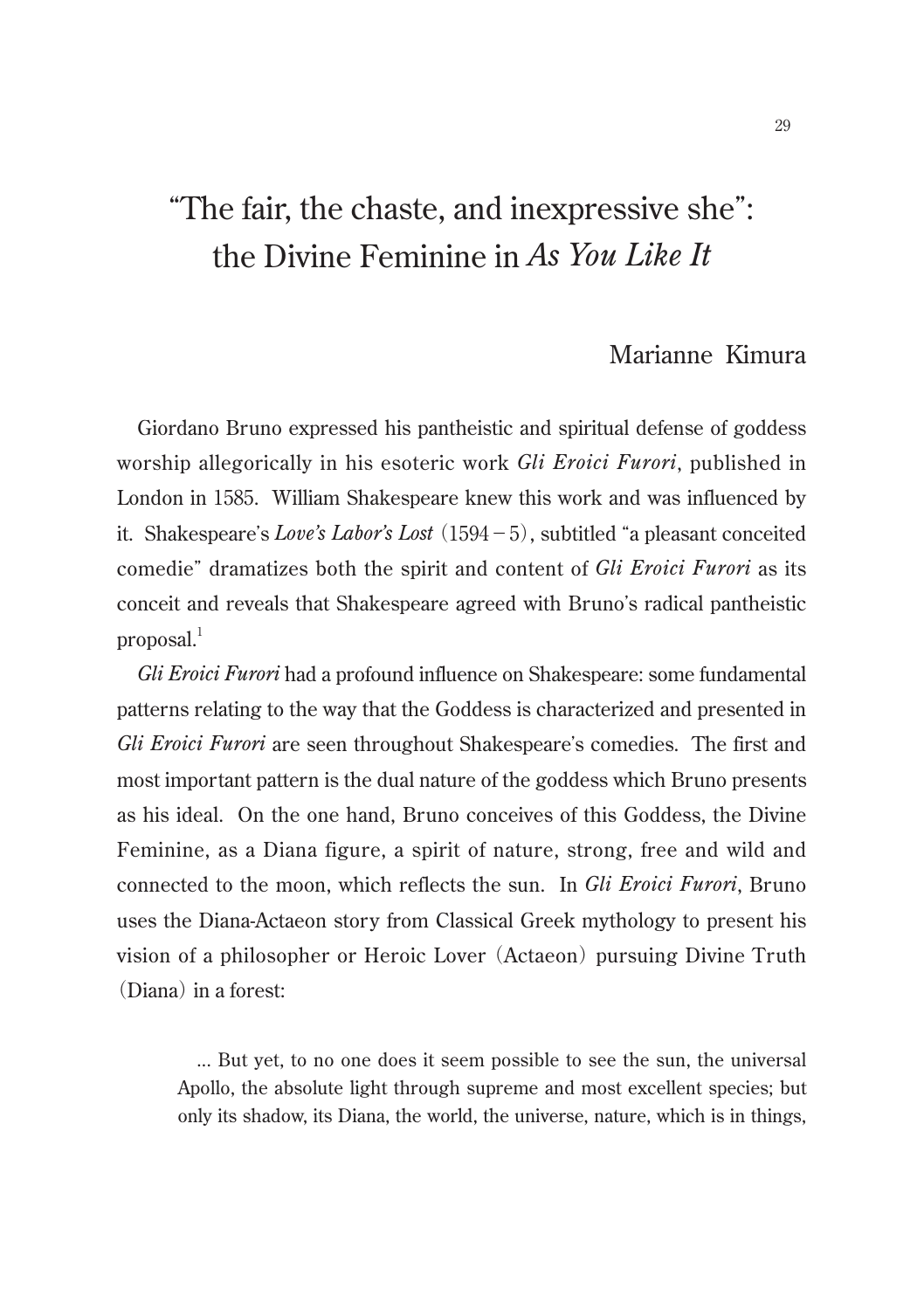light which is in the opacity of matter, that is to say, so far as it shines in the darkness.

Many of them wander amongst the aforesaid paths of this deserted wood, very few are those who find the fountain of Diana. Many are content to hunt for wild beasts and things less elevated, and the greater number do not understand why, having spread their nets to the wind, they find their hands full of flies. Rare, I say, are the Actaeons to whom fate has granted the power of contemplating the nude Diana and who, entranced with the beautiful disposition of the body of nature, and led by those two lights, the twin splendor of Divine goodness and beauty become transformed into stags; for they are no longer hunters but become that which is hunted. For the ultimate and final end of this sport, is to arrive at the acquisition of that fugitive and wild body, so that the thief becomes the thing stolen, the hunter becomes the thing hunted; in all other kinds of sport, for special things, the hunter possesses himself of those things, absorbing them with the mouth of his own intelligence; but in that Divine and universal one, he comes to understand to such an extent that he becomes of necessity included, absorbed, united. Whence from common, ordinary, civil, and popular, he becomes wild, like a stag, an inhabitant of the woods; he lives god-like under that grandeur of the forest; he lives in the simple chambers of the cavernous mountains, whence he beholds the great rivers; he vegetates intact and pure from ordinary greed, where the speech of the Divine converses more freely, to which so many men have aspired who longed to taste the Divine life while upon earth, and who with one voice have said: *Ecce elongavi fugiens, et mansi in solitudine*. Thus the dogs---thoughts of Divine things---devour Actaeon, making him dead to the vulgar and the crowd, loosened from the knots of perturbation from the senses, free from the fleshly prison of matter, whence they no longer see their Diana as through a hole or window, but having thrown down the walls to the earth, the eye opens to a view of the whole horizon. So that he sees all as one ..... (Bruno, *The Heroic Enthusiasts*(*Gli Eroici Furori*), 66-68)

On the other hand, the other female supernatural figure in *Gli Eroici Furori* is the singular nymph on the Thames River who opens the magical vessel for the nine blind philosophers and sprinkles the water in the vessel on the men so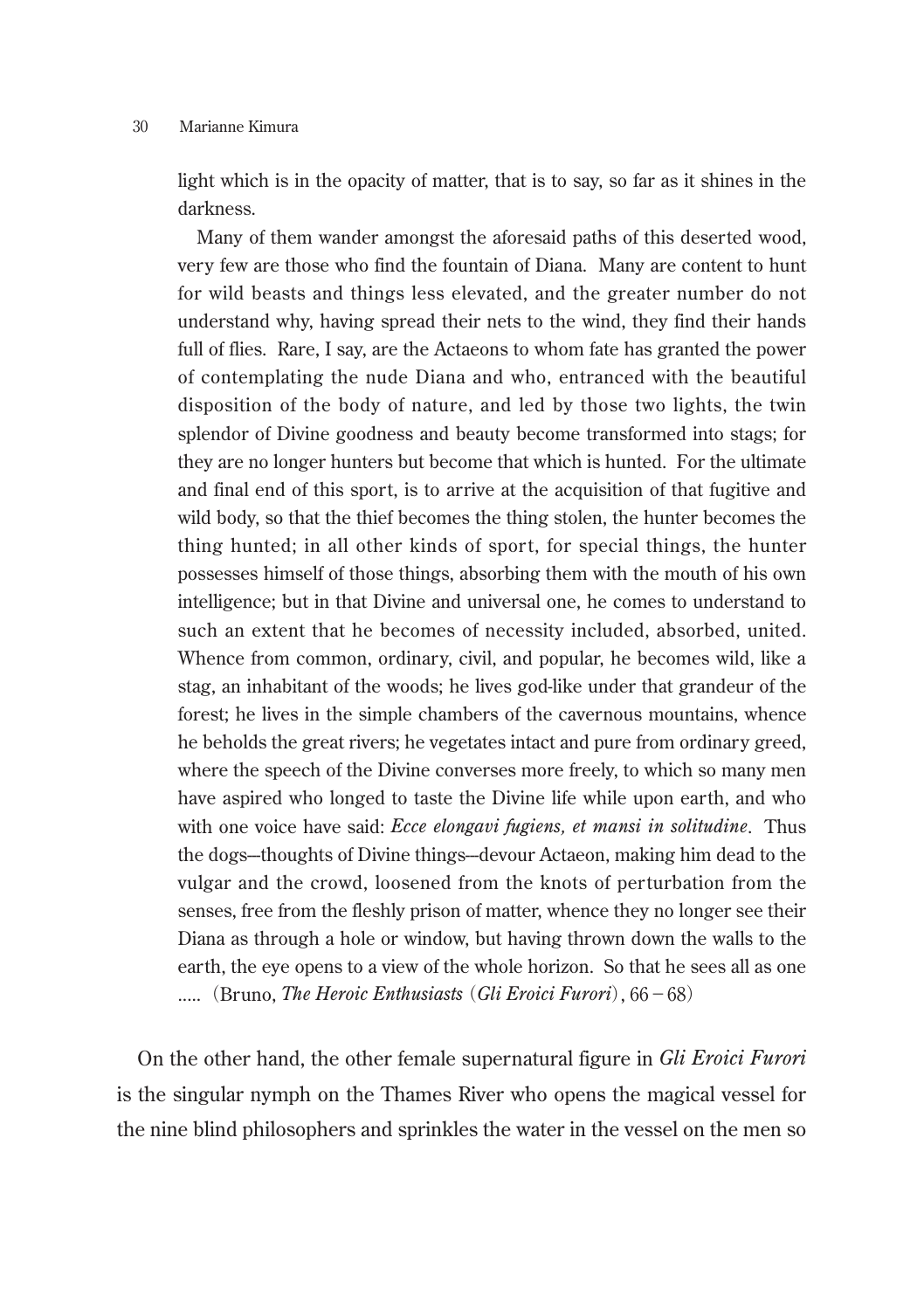that they can see again.

These two supernatural women, the nymph and Diana, represent a complete view of the Goddess for Bruno. The nymph on the Thames, linked to Protestantism and Britain (and away from Roman Catholicism), is a view of the holistic and integral world of science, including Bruno's scientific ideas—the universe is infinite, the earth moves around the sun, the sun is a star, the earth relies on the heat and light of the sun. The other supernatural figure, Diana, is the spellbinding beauty of nature. Bruno's particular Goddess is based on the beauty and sacredness of material earth (Diana) but she also has an open and methodical mind for education, study and learning (the nymph on the Thames).

This dualistic conception of the Divine Feminine was preser ved by Shakespeare in the comedies, which are used to affirm and reflect Bruno's vision in a positive way. Therefore we see pairs of female characters: Katherine and Bianca (*The Taming of the Shrew*), Adriana and Luciana (*The Comedy of Errors*), Hermia and Helena (*A Midsummer Night's Dream*), Olivia and Viola (*Twelfth Night*); Portia and Nerissa (*The Merchant of Venice*); Rosalind and Celia (*As You Like It*); Hero and Beatrice (*Much Ado About Nothing*); and Isabella and Mariana (*Measure for Measure*). Significantly, one or both of the female characters often disguises herself, a reference to the fact that these main female characters are cloaked goddess figures.

In addition, in conjunction with these main female characters (disguised goddesses), are further references to Diana, secret tributes to *Gli eroici furori*: "Diana's lip is not more smooth and rubious" than Viola's; Rosalind "will weep for nothing, like Diana in the fountain"; Orlando addresses Diana when he says: "hang there, my verse, in witness of my love / And thou, thrice-crowned Queen of Night<sup>2</sup>, survey / With thy chaste eye, from thy pale sphere above..."; Claudius tells Hero, "You seem to me as Dian in her orb"; Portia complains that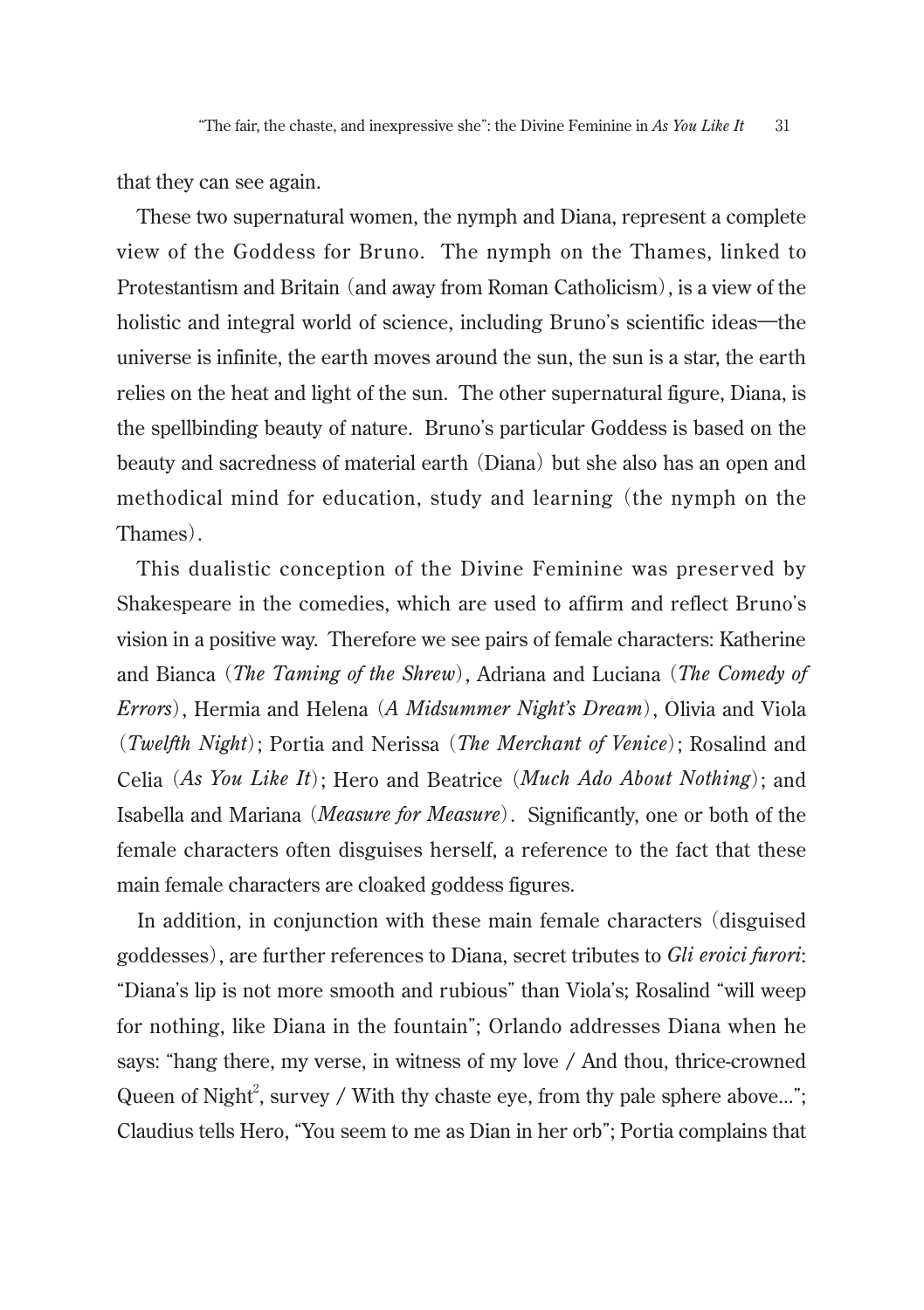she "will die as chaste as Diana"; Hermia is told that she must either "wed Demetrius or on Diana's altar to protest for aye austerity and single life". Petruchio says to Kate: "Did ever Dian so become a grove / As Kate this chamber with her princely gait? / O, be thou Dian, and let her be Kate; / And then let Kate be chaste, and Dian sportful!" Invoking the power of Diana, Shakespeare set *A Comedy of Errors* in Ephesus, the site of the famous Temple of Artemis, whereas the source material, Plautus' *The Menaechmi*, was set in Epidamnus.

Unlike *Love's Labor's Lost*, which is an intricate and technical allegory of *Gli Eroici Furori, As You Like It* is a more general tribute to Bruno's life and work, but it does particularly emphasize the Divine Feminine. (By the time *As You*  Like It was written<sup>3</sup>, Giordano Bruno had already been burned at the stake for his heretical beliefs). Bruno is very much present in this comedy, a play whose forest setting also recalls the forest of Diana in *Gli Eroici Furori*. Diana is mentioned several times, once by Orlando, once by Celia ("he hath bought a pair of cast lips of Diana / A nun of winter's sisterhood kisses not more religiously.." (III. iv.  $15-6$ )), and once by Rosalind ("I will weep for nothing, like Diana in the fountain  $(IV, i. 153-4)$  Moreover, the presiding character of the play, Jaques, a philosopher from the Continent who "moralizes" on various topics, masks Bruno himself.

Given the importance of the Actaeon-Diana passage in *Gli Eroici Furori* for Shakespeare, it is no coincidence that as in *Twelfth Night*, the image of a hunted stag appears in *As You Like It*. This stag appears at the same time that one prominent character, Jaques, is first introduced:

*Duke Senior:* Come, shall we go and kill us venison? And yet it irks me the poor dappled fools, Being native burghers of this desert city,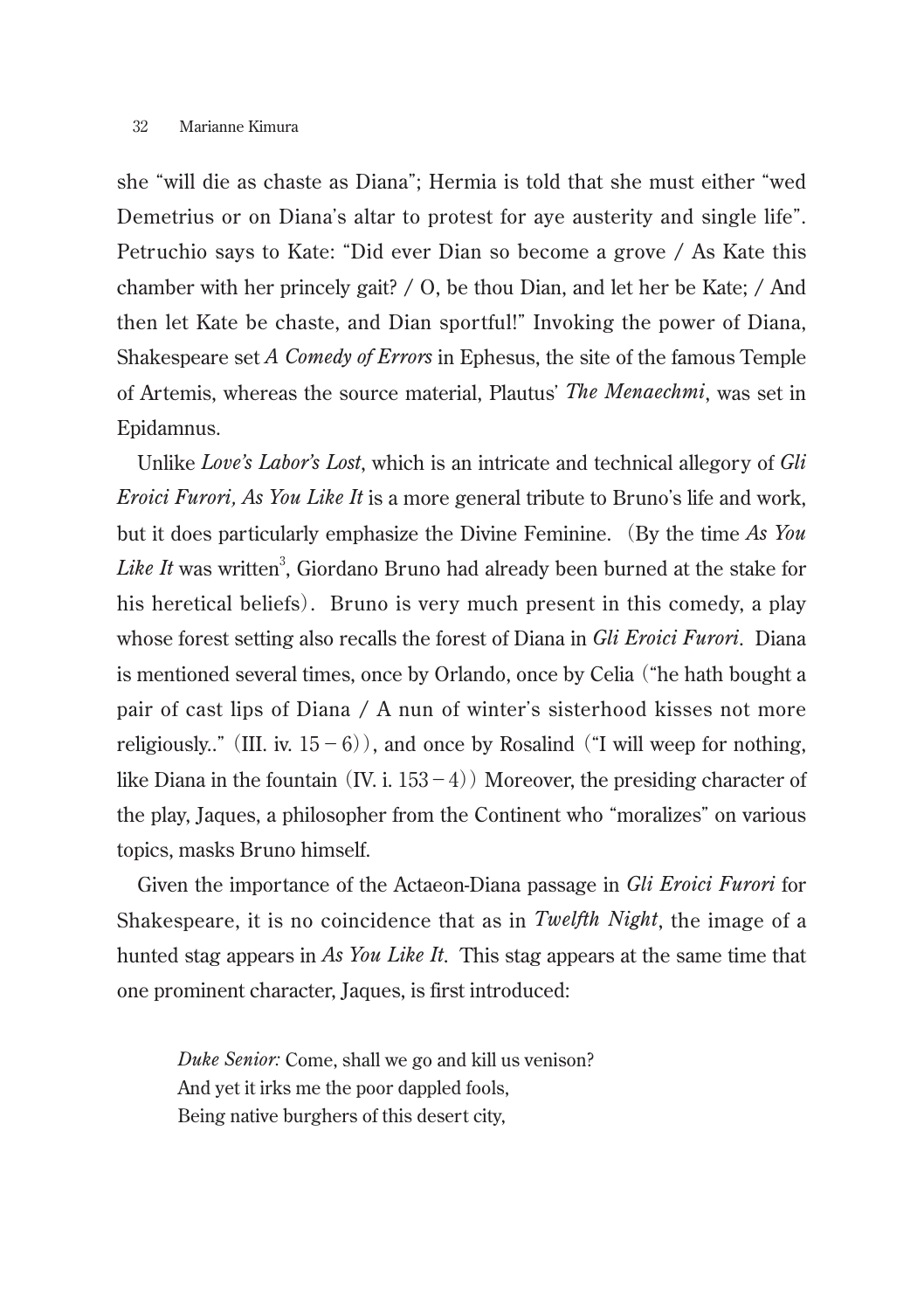Should in their own confines with forked heads Have their round haunches gor'd. *First Lord:* Indeed my Lord. The melancholy Jaques grieves at that, And in that kind swears you do more usurp Than doth your brother that hath banished you. To-day my Lord of Amiens and myself Did steal behind him as he lay along Under an oak, whose antique root peeps out Upon the brook that brawls along this wood, To the which place a poor sequest'red stag, That from the hunter's aim had ta'en hurt, Did come to languish; and indeed, my lord, The wretched animal heav'd forth such groans That their discharge did stretch his leathern coat Almost to bursting, and the big round tears Cours'd one another down his innocent nose In piteous chase; and thus the hairy fool, Much marked of the melancholy Jaques, Stood on the extremest verge of the swift brook, Augmenting it with tears.  $(II, i, 21-43)$ *Duke Senior:* But what said Jaques? Did he not moralize the spectacle? *First Lord:* O yes, into a thousand similes, First, for his weeping into the needless stream: "Poor deer", quoth he,"thou mak'st a testament As worldlings do, giving your sum of more To that which had too much." Then being there Alone, Left and abandoned of his velvet friends: "'Tis right", quoth he, "thus misery doth part The flux of company". Anon a careless herd, Full of the pasture, jumps along by him And never stays to greet him. "Ay", quoth Jaques, "Sweep on, you fat and greasy citizens, ʻTis just the fashion. Wherefore do you look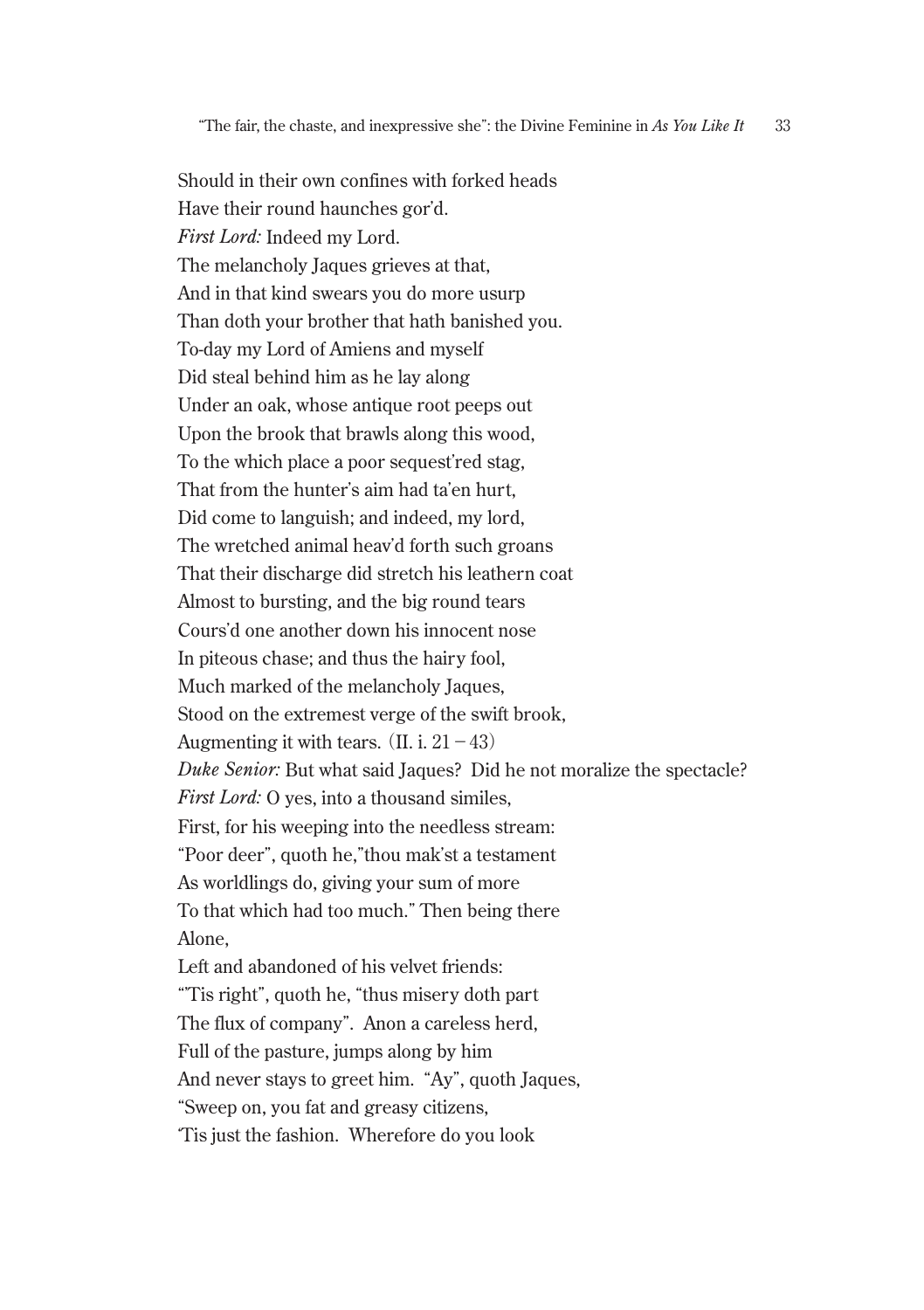Upon that poor and broken bankrupt there?" Thus most invectively he pierceth through The body of the country, city, court, Yea, and of this our life, swearing that we Are mere usurpers, tyrants and what's worse, To fright the animals and to kill them up In their assign'd and native dwelling place.  $(II, 1, 21-64)$ 

Many allusions to both Bruno's situation and his ideas are inscribed in the passage. The wounded deer is suffering and near death, as Bruno was before his execution in 1600: "sequest'red" refers to Bruno's imprisonment, while the word "innocent" stands as Shakespeare's own private verdict on the accused man. The sad "groans" and "tears" of the deer recall the sufferings of Bruno.

Brunian philosophy, "whose antique root peeps out" like that of the oak, in that Bruno used classical thinkers, is also alluded to in the passage. "Flux" and the repeated references to streams and movement of water recalls the important Brunian concept of vicissitudes, while "he pierceth through the body of the country, city, court, Yea, of this our life" reveals Shakespeare's own positive evaluation of Bruno's profound ideas.

By grieving over the wounded deer, Jacques expresses the perspective of the creatures of the forest. The image crystallizes an image of a mind in sympathy with a huge cosmic nature, as Bruno was through his philosophy. Duke Senior's description of the forest as "tongues on trees, books in the running brooks, sermons in stones, and good in everything" (II. i.  $16-7$ ) is a poetical characterization of Giordano Bruno's heroic efforts to capture nature in his writings and ideas, in a sense, to give the whole cosmos a voice.

In Jaques' conversation with Rosalind in Act IV, scene I, one of the most notable aspects of Bruno's life, the fact that he travelled to many countries, is alluded to when Rosalind calls him "a traveller!" and adds "By my faith, you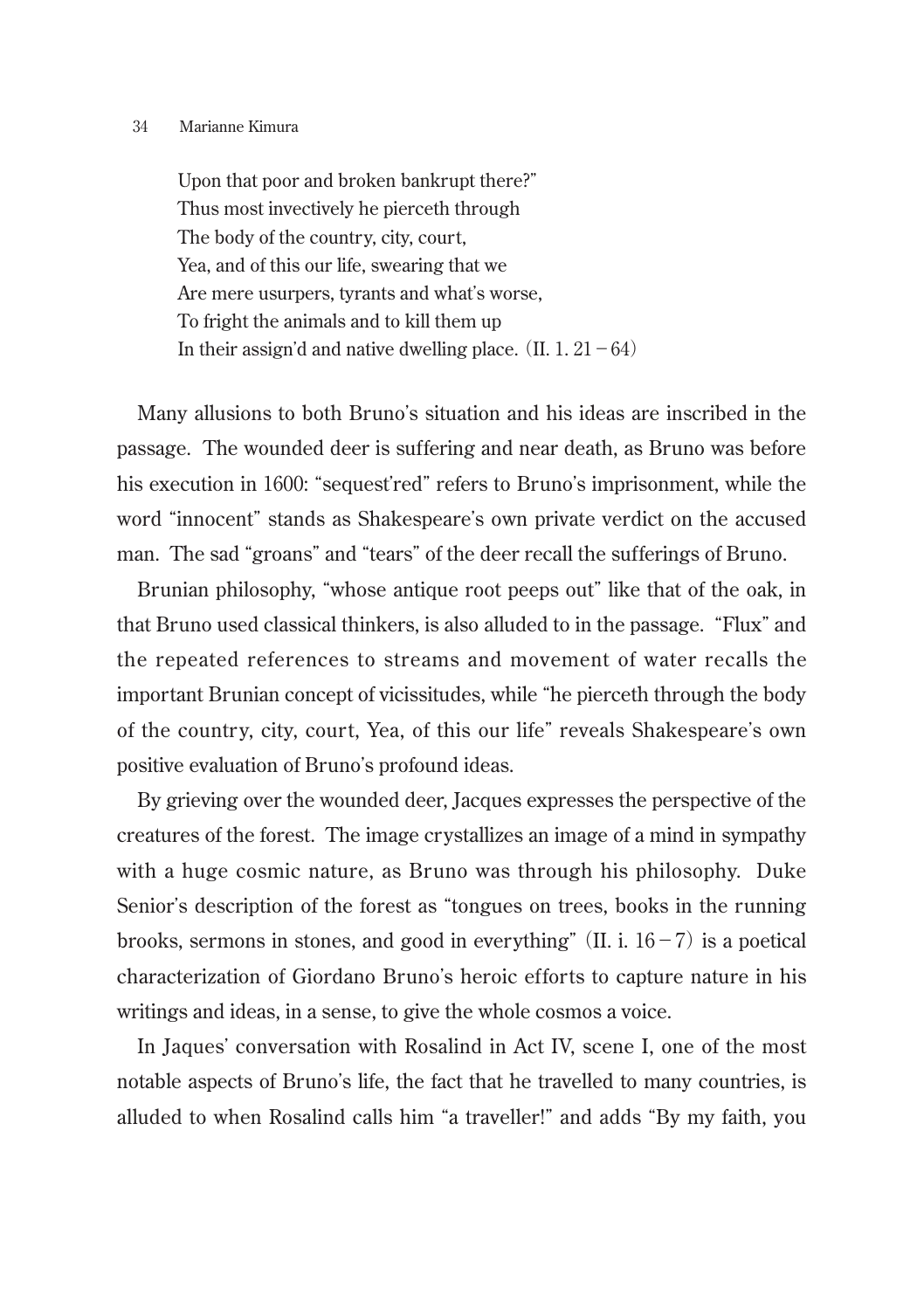have a great reason to be sad. I fear you have sold your own lands to see other men's; then to have seen much and have nothing is to have rich eyes and poor hands."  $(IV, i. 21 - 25)$ 

At the end of this play, though Duke Senior asks him to stay, Jaques goes off to an "abandon'd cave"(V. iv. 195), echoing the fate of Bruno's Heroic Lover: "he lives like a god under the protection of the woods in the unpretentious rooms of the cavernous mountains, where he contemplates the sources of the great rivers, vigorous as a plant, intact and pure, free of ordinary lusts, and converses most freely with the divinity, to which so many men have aspired ........<sup>"4</sup>

*As You Like It* develops a network of relationships among the characters which allow this divinity, the Divine Feminine (symbolized by Rosalind and Celia), to step forward within the freedom of this Brunian forest in order to exercise her power and influence for the benefit of all. The pantheistic philosophy of Bruno is brought to vibrant life.

The play is an allegory which shows the crisis, due to fossil fuels, threatening and endangering the local economy and the environment of England during Shakespeare's lifetime and beyond. In *As You Like It*  Shakespeare uses the concept of the Goddess to solve this crisis.

Orlando, oppressed by his brother Oliver, expresses this pernicious environmental and economic crisis. One clue to his identity may lie in the word "land" inside Orlando's name. (Shakespeare's main source for the subject matter of *As You Like It* is Thomas Lodge's prose work *Rosalynde*, where the persecuted younger brother character is named "Rosader".) Orlando's description of his troubles are the important opening lines of the play:

As I remember, Adam, it was upon this fashion bequeath'd to me by will but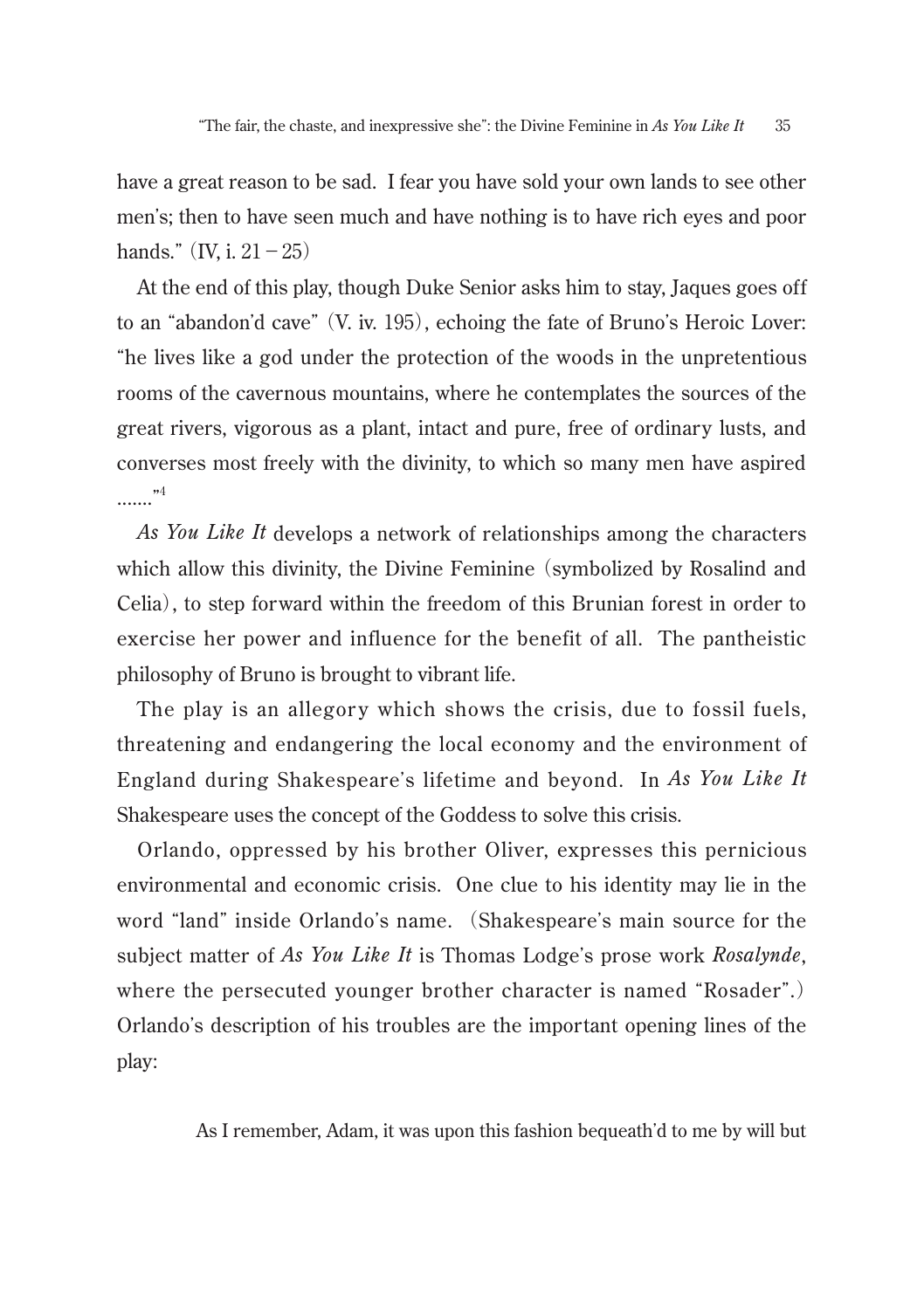poor a thousand crowns and, as thou say'st, charg'd my brother, on his blessing, to breed me well; and there begins my sadness. My brother Jaques he keeps at school, and report speaks goldenly of his profit. For my part, he keeps me rustically at home, or (to speak more properly) stays me here at home unkept; for call you that keeping for a gentleman of my birth, that differs not from the stalling of an ox? His horses are bred better, for besides they are fair with their feeding, they are taught their manage, and to that end, riders dearly hir'd; but I (his brother) gain nothing under him but growth, for the which his animals on the dunghills are as much bound to him as I. Besides this nothing that he so plentifully gives me, the something that nature gave me, his countenance seems to take from me. He lets me feed with his hinds, bars me the place of brother, and as much as in him lies, mines my gentility with my education. This is it, Adam, that grieves me, and the spirit of my father, which I think is within me, begins to mutiny against this servitude. I will no longer endure it, though yet I know no wise remedy how to avoid it.  $(I. i. 1-25)$  (my emphasis)

The word "mines" hermetically references "coal". Moreover, these important opening lines contain a secret indictment of what was happening to the rural economy as it became secondary to the powerful cities as coal altered everything. Words or phrases like "a thousand crowns", "profit", "dearly hir'd" and "growth", along with "mines", hermetically critique the socioeconomic changes happening as coal became the primary fuel for England. Elizabethan chronicler William Harrison noted that "the ground of the parish is gotten up into a few men's hands, yea, sometimes into the tenure of (one) two or three, whereby the rest are compelled wither to be hired servants unto the other, or else to beg their bread in miserie from doore to doore" (Harrison qtd in Weimann 162).

Orlando is rural England, captive to capitalism and profits under the new fossil fuel regime. In a climate of economic growth, increasing energy use and increasing complexity, cities grew and became polluted and crowded while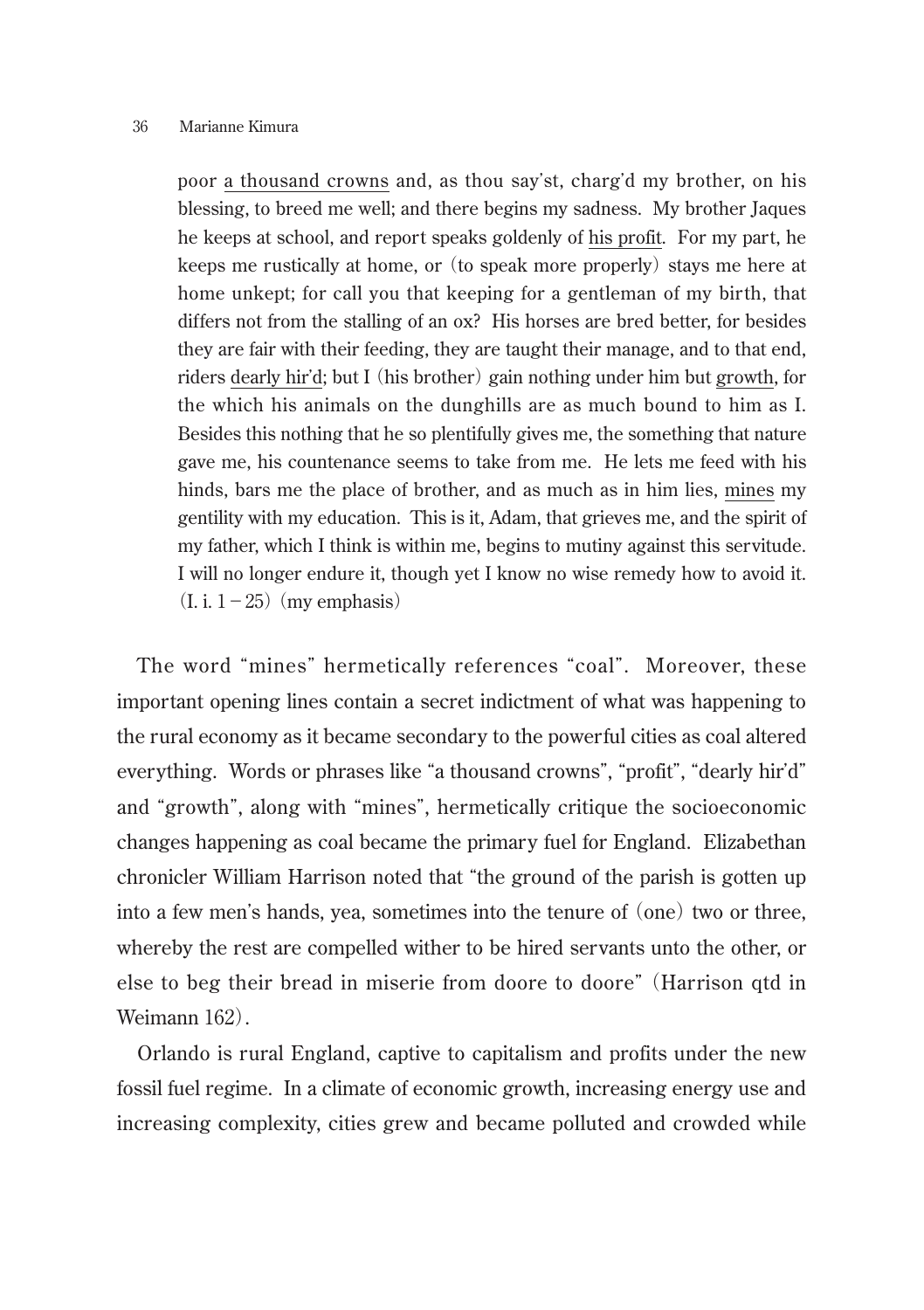rural ways of life were no longer viable for many. Orlando's phrase "the spirit of my father" recalls the idea that the old order (the old sun economy) has died, giving way to a new order (allegorized in the figure of Orlando's brother Oliver).

At the end of his opening speech, Orlando admits that he knows "no wise remedy how to avoid" this situation where he is constantly treated as an inferior. Orlando and Oliver, whose names are similar, are the two sides of the same crisis: they represent respectively, the people who lost out, and the people who gained, from the new capitalistic regime. Both can be said to be oppressed by this regime of the ʻmarket economy'. Shakespeare sides, therefore, with humanity and our planet against the pervasive, pernicious and temporary influence of fossil fuels and capitalism, and therefore indeed, though somewhat esoterically, articulates what Michael Bristol eloquently refers to as "values more durable than those which circulate in current markets":

In my view, Shakespeare's authority is linked to the capacity of his works to represent the complexity of time and social value in the successor cultures of early modern England. One of the crucial features common to these successor cultures is the way individuals and institutions must constantly adapt to the exigencies of a market economy. Our extended dialogue with Shakespeare's works has been one of the important ways to articulate values more durable than those which circulate in current markets. (Bristol, xii)

Besides being oppressed and having his life threatened by his brother, Orlando also cannot express himself; the countryside had no voice compared to the powerful cities. He meets Rosalind and after a few words, he finds himself tongue-tied: "What passion hangs these weights upon my tongue?" (I. ii. 257)

Rosalind, as a goddess figure, is equally oppressed (specifically, her life is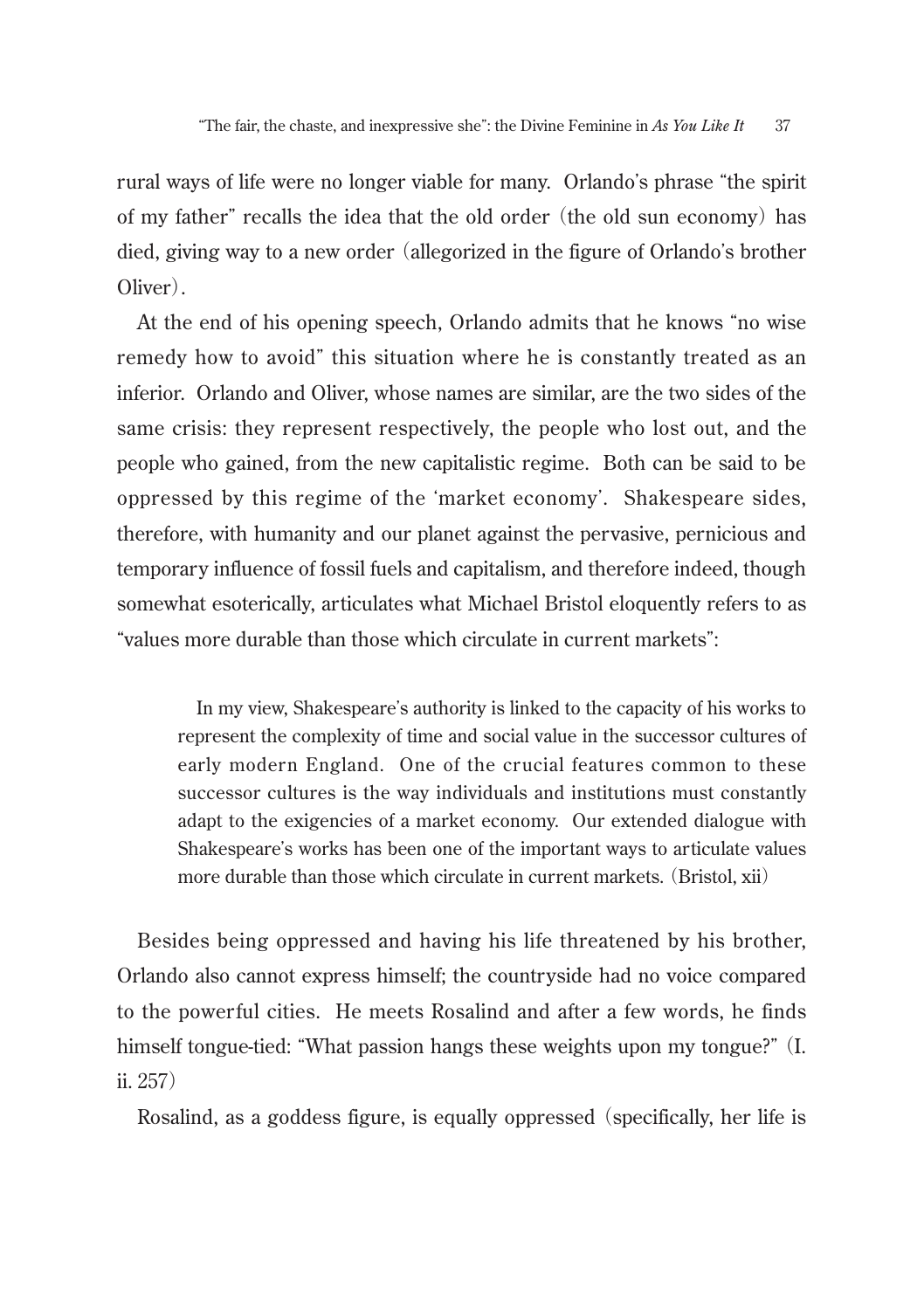threatened) in the male-dominated world of the court of Duke Frederick. Both Rosalind and Orlando escape to find freedom and safety in the Forest of Arden, the Brunian space where nature is correctly understood and where the truth can speak freely without fear of punishment and death.

Once there Orlando finds that he can express himself (especially his love for Rosalind) by writing love poems and hanging them on trees:

Hang there, my verse, in witness of my love, And thou, thrice-crowned queen of night, survey With thy chaste eye, from thy pale sphere above, Thy huntress' name that my full life doth sway. O Rosalind, these trees shall be my books, And in their barks my thoughts I'll character, That every eye which in this forest looks Shall see thy virtue witness'd every where. Run, run, Orlando, carve on every tree The fair, the chaste, and unexpressive she. (III. ii.  $1-10$ )

In this Brunian world, Orlando finds his voice and at the same time, he can properly worship the Goddess: he names Rosalind as a huntress or votary among the companions of the hunt of which the goddess Diana ("the thricecrowned queen of night" 5 ) is patron. Giordano Bruno's pantheistic philosophy comes to life in this forest.

However, the philosophy of Bruno is not just a ʻforest of pretty theories'; this forest offers real suggestions to oppose coal and capitalism. What can actually counter coal as a fuel? There is only one thing which people can turn to instead, and this is the sun. In *As You Like It*, there is a sun figure, who like Juliet in *Romeo and Juliet*, allegorically represents the sun. Considering that Giordano Bruno's philosophy included thermodynamic heliocentrism, it is not surprising that the sun figure in *As You Like It* is Jaques. Jaques comes into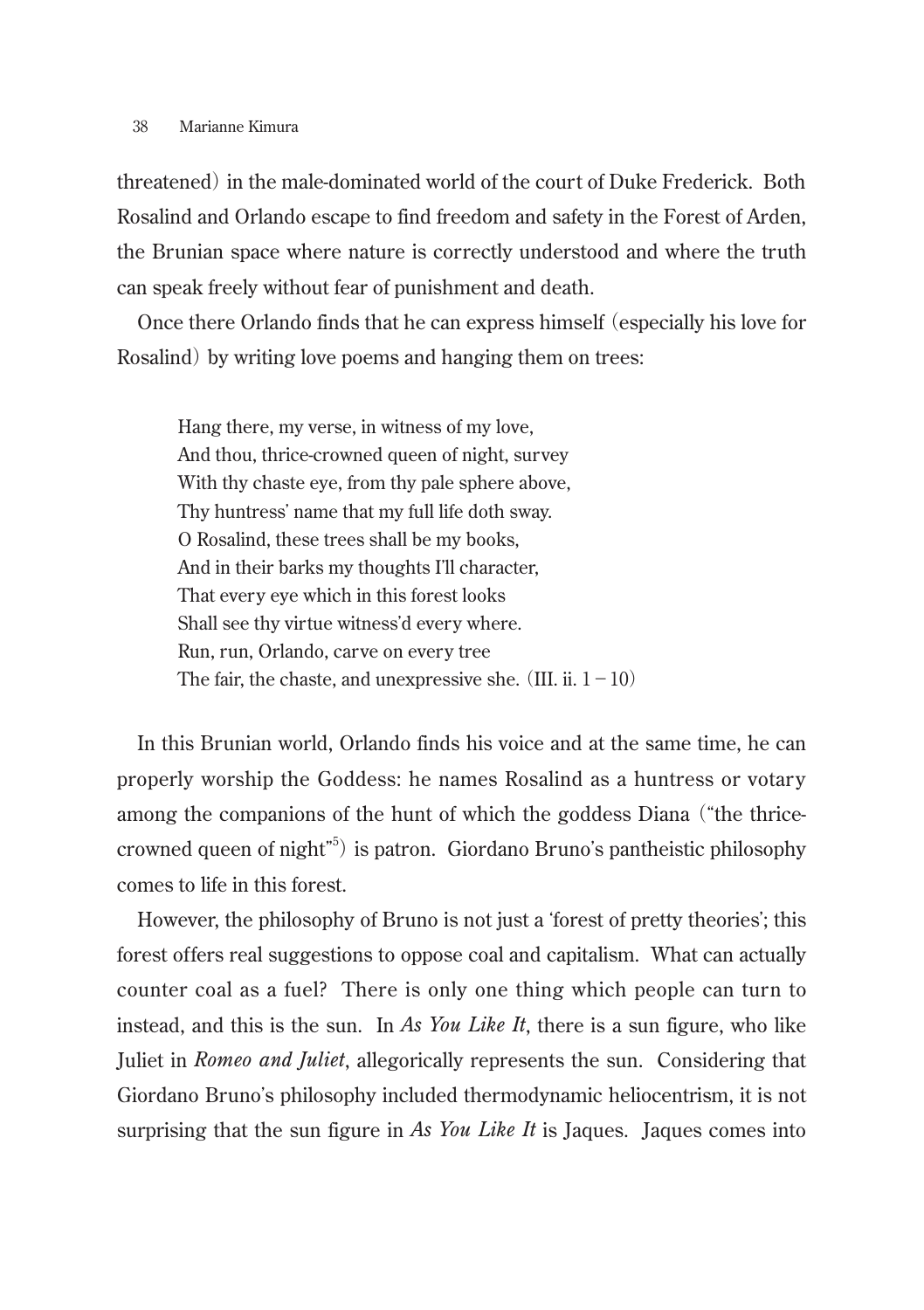contact with Orlando in a central scene in the play and enacts a beneficial cure.

The main (but not the only) speech that gives away Jacques' identity as the cosmic sun figure is his own speech, which occurs early on in the play:

A fool, a fool! I met a fool i' the forest A motley fool. A miserable *world*! As I do live by food, I met a fool, Who laid him down, and basked him in the *sun*, And rail'd on Lady Fortune in good terms, In good set terms, and yet a motley fool. "Good *morrow*, fool", quoth I. "No, sir" quoth he, "Call me not fool till *heaven* hath sent me fortune." And then he drew a *dial* from his poke, And looking on it, with lack-lustre eye, Says very wisely, "It is ten *o'clock*. Thus may we see," quoth he, "how the *world* wags. ʻTis but an *hour* ago since it was nine, And after one *hour* more ʻtwill be eleven, And so from hour to hour, we ripe and ripe, And then from hour to hour, we rot and rot; And thereby hangs a tale." When I did hear The motley fool thus moral on the *time*, My lungs began to *crow like chanticleer*, That fools should be so deep contemplative; And I did laugh sans intermission An *hour* by his *dial*. O noble fool! A worthy fool! Motley's the only wear.  $(I, vii, 12-34)$  (my emphasis)

The directly sun-related words or phrases (*sun, morrow, heaven, hour, dial, o'clock, crow like chanticleer, time*) function emblematically, and because they are spoken by Jacques, it is to Jacques that they become subconsciously linked. (Even the words "ripe and ripe" and "rot and rot" indirectly bring to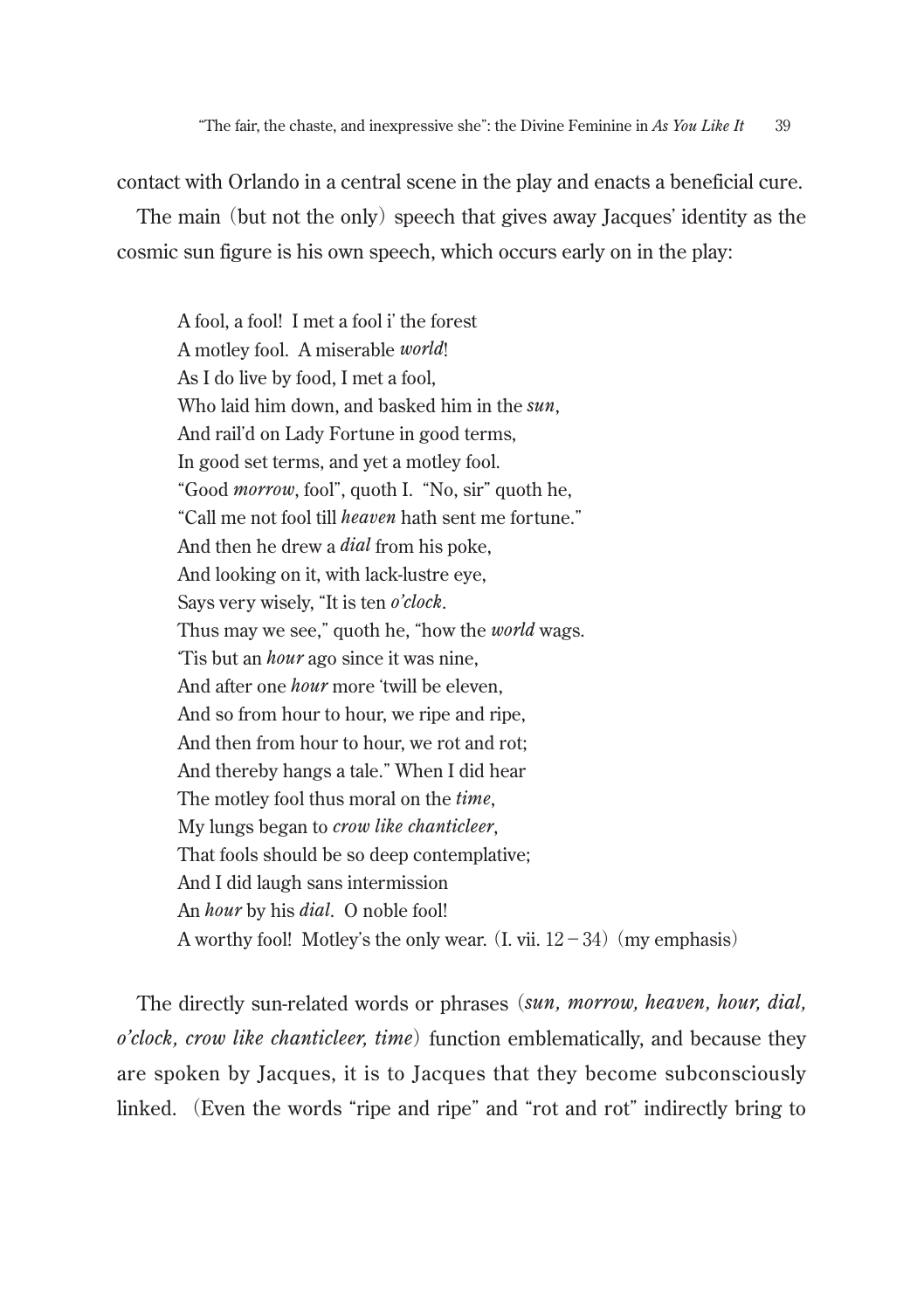mind the workings of the sun on a fruit tree.) Another clue that Jaques is the sun is his appreciation of Touchstone, who is a fool, which is also seen in the text above. The fool or clown character is an old one, closer to the sun because this character dates back to the festive occasions and rituals that started as seasonal rites and festivals.

The "cure" scene between Jacques and Orlando seems very different from that which takes place between Titania and Bottom in *A Midsummer Night's Dream*, where Titania is the troubled land and Bottom is the sun figure.<sup>6</sup> First of all, Jaques and Orlando are antagonistic toward each other. (Jacques: let's meet as little as we can; Orlando: I do desire that we may be better strangers (III. ii.  $257-8$ ). They insult each other, so the romantic mood of a miraculous meeting such as exists between Titania and Bottom is not present.

However, Jacques has seen the trees which Orlando has carved. Jacques says, "I pray you mar no more trees with writing love-songs in the barks"(III. ii. 259) and then asks, "Rosalind is your love's name?"(III. ii. 262), implying that he has read the verses, and that Orlando can express himself here. Then Jacques, rather exasperated with Orlando's quick and witty replies, says, "you are full of pretty answers; have you not been acquainted with goldsmith's wives and conn'd them out of rings?" (III. ii.  $270-3$ ). Orlando, who was tongue tied when he tried to talk to Rosalind in the first scene is instead now "full of pretty answers". In addition, "goldsmith's wives" contains the word "gold" in it, and gold is a color mythically associated with the sun. The word "rings" also recalls a circular shape, like the sun. The "pretty answers" that Orlando is now capable of voicing are metaphorically linked to this solar / gold ring image because they have (in Jaques' wordplay) originated from a golden ring.

Moreover, while Jaques and Orlando engage in this conversation, Rosalind and Celia, the goddess figures, are present, but hidden and listening. Orlando's love for Rosalind, who, along with Celia, symbolizes the Goddess, the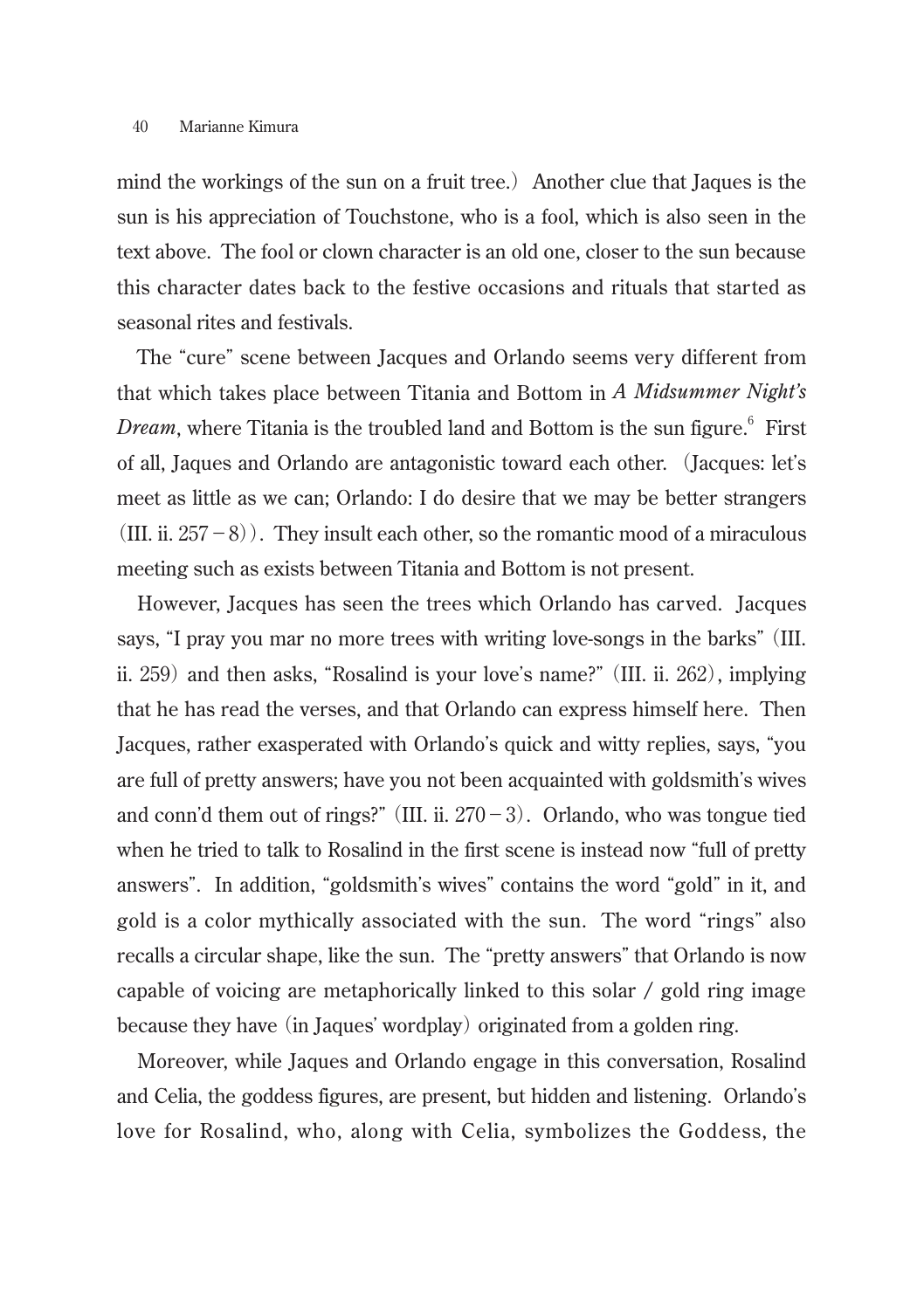sacredness and spirituality of the material earth, is the main topic of Orlando's and Jaques' conversation. With the Goddess and the sun connecting with the oppressed rural society (Orlando), Orlando can find his voice.

Orlando finds his voice but the play plays with this theme of his cure a while longer. After Jaques exits, Rosalind greets Orlando and proposes to cure him of his love. Rosalind tells Orlando, "I will not cast away my physic but on those that are sick", and Orlando plays along, inquiring, "I pray you tell me your remedy"(III. ii. 367). Then the words "cur'd" or "cure" appear five times in their lines of witty dialogue, ending with the plan of Rosalind's, "I would cure you, if you would but call me Rosaline, and come every day to my cote and woo me."(III. ii. 427)

All of the references to cures mean that it's likely that Shakespeare had a Mummer's play in mind while writing *As You Like It*. Mummer's plays, where a hero is wounded and a doctor cures him, had ritual origins "in the fertility rites and agrarian festivals of pre-feudal and pre-Christian village communities" (Weimann 17). (These ritualistic and ancient plays are still performed by local citizens in towns across England around Christmas). Robert Weimann describes the structure of the Mummer's play as follows:

The basic four-part structure of the play begins with an introduction in which one of the actors addresses the surrounding audience asking for room to play and requesting, sometimes, their attention as well. This is followed by the hero-combat, in which two protagonists (often St. George and the Turkish Knight) appear to boast of their strength and engage in battle; the defeated player is subsequently wounded or killed. A doctor, usually assisted by an impudent young servant, is then summoned to heal the fighter's wounds or resurrect him from the dead. A number of comic characters appear in the last part of the play, which ends finally with a collection and another address to the audience. (Weimann  $15-16$ )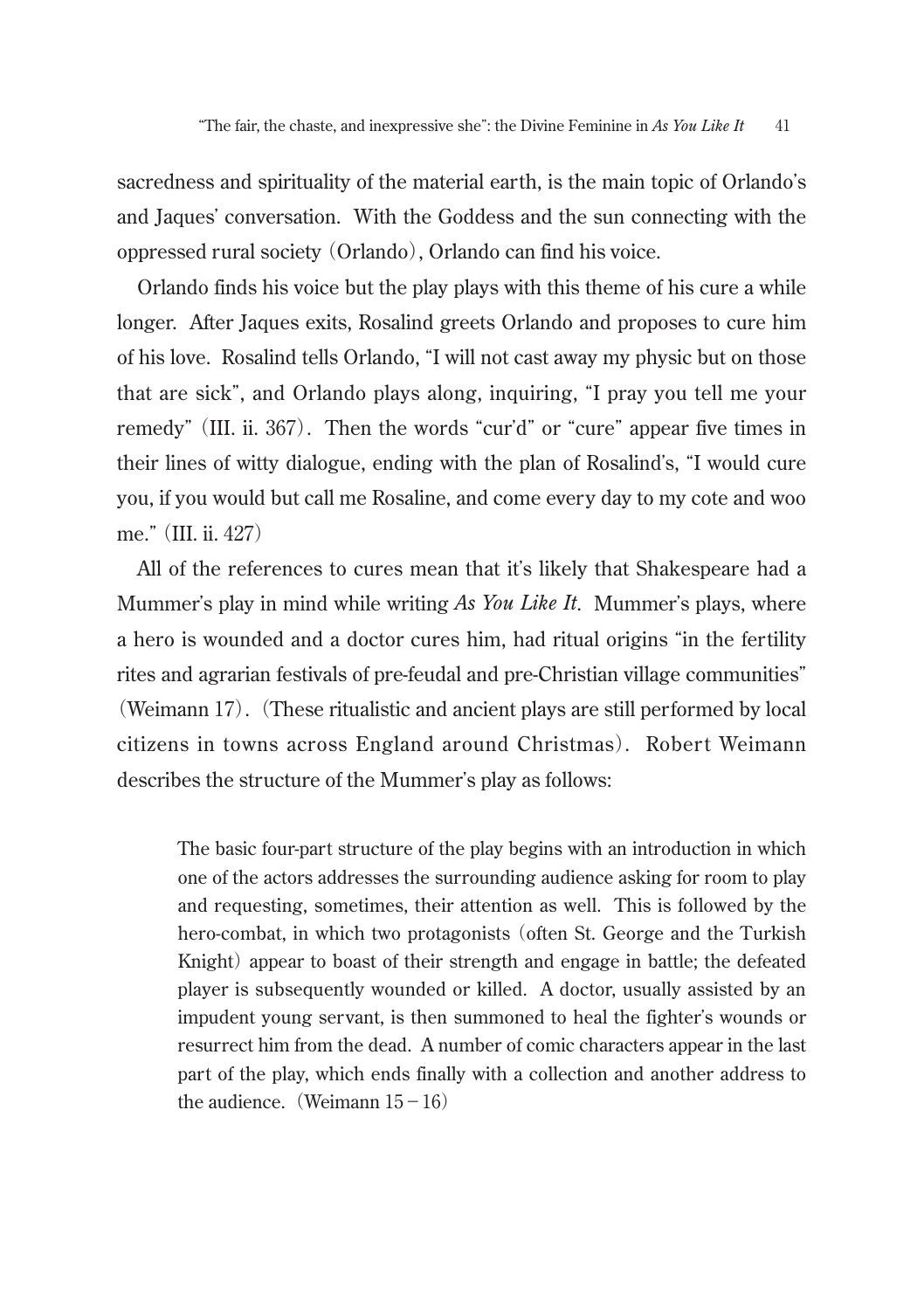Shakespeare creatively modified and updated this structure, but some elements are evident in *As You Like It*. For example, the request for the audience's attention occurs in Act II, scene v, where the men who attend Duke Senior are singing: "come hither, come hither, come hither". It is worth noting, too, that this song participates in solar imagery: "who doth ambition shun / And loves to live i' the *sun*" (II. v. 39) The old cultural pathway back to village festivals and seasonal rites is being subtly referenced here, subtly opposed to the "working-day world"  $(I, iii, 12)$  of the court, which represents capitalism, the necessity to get and spend money through burning fossil fuels.

The hero-combat is of course the conflict involving Orlando and Oliver. Oliver is rendered powerless (though not physically injured) and then he is rejuvenated and restored to happiness by Celia, another goddess figure.

The last part of the Mummer's Play format (the collection and another address to the audience) is modified in the epilogue where Rosalind explains, "I am not furnish'd like a beggar, therefore to beg will not become me"(V. iv. 9  $-10$ ). Shakespeare was faithful to the conventions of the Mummer's play, a clue that its traditional ritual significance in welcoming the return of the sun (since Mummer's plays were performed around the winter solstice) may have also been an idea that found resonance with his own cosmic and energetic concerns.

Oliver is also cured in the forest when he is saved from a lioness by Orlando. Soon afterwards, Oliver meets Celia, also a goddess figure, and falls in love with her. With the Goddess (deep care and love for the sacred earth and understanding of the natural environment in a Brunian way) present, the crisis, caused by coal, can be symbolically solved. (The sun would prevail and coal and fossil fuels would be scorned in such a world). Everyone is happy and satisfied in the Brunian forest, a place where they have learned so much, and then it is time to go back to the city and spread the good news (Duke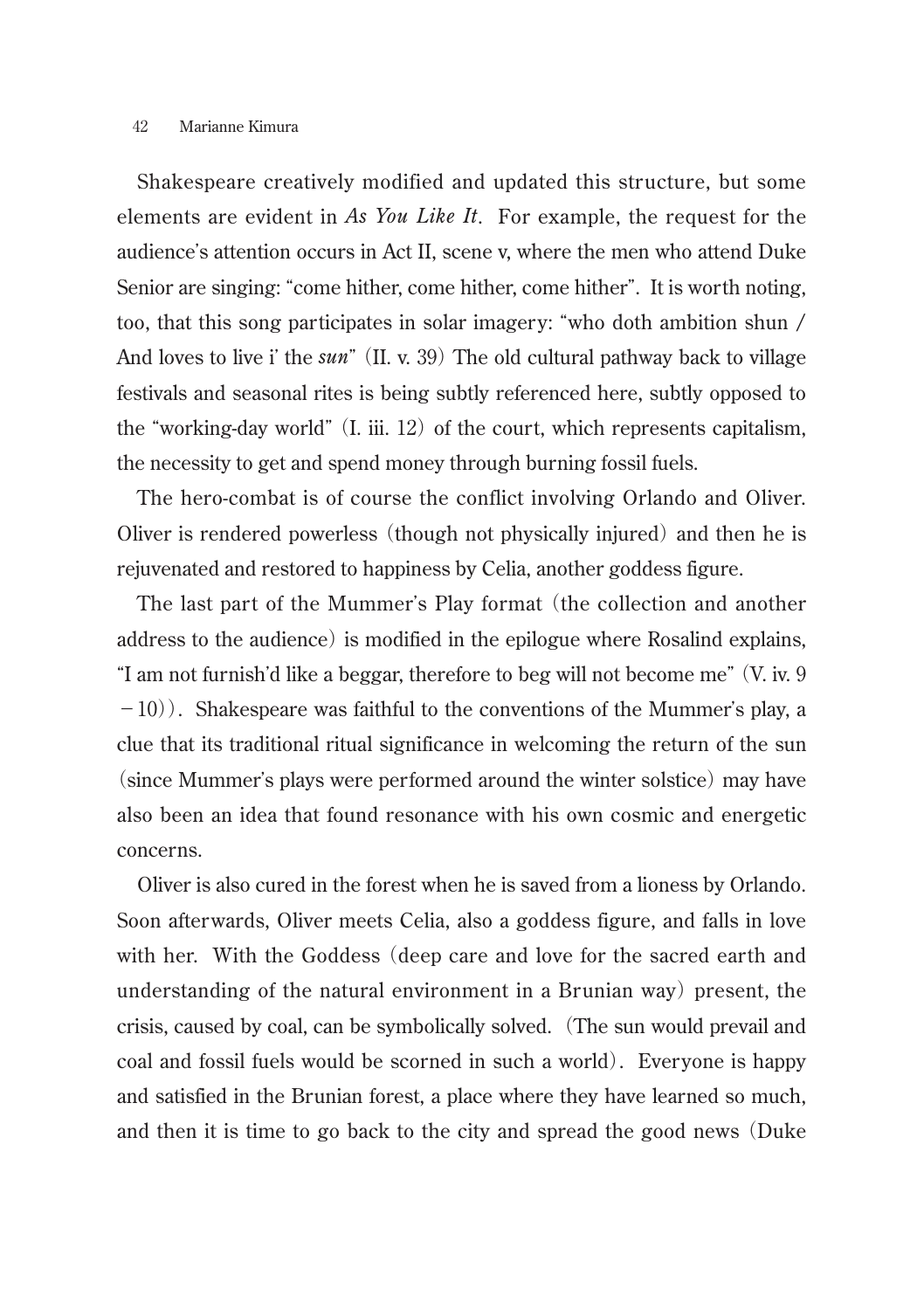Senior is to get back his lands and position; Oliver and Orlando have reconciled) and apply Bruno's philosophy there.

Poignantly, though, as I explained above, only Jaques will not accompany the others back to the city. He will stay in the forest in a cave. Bruno, who is masked by Jaques, was already dead, and Shakespeare wanted to pay tribute to Bruno as a Heroic Lover who roams Diana's forest forever, absorbed into the beautiful world, one with it forever.

As the play reaches its denouement, the specific way that the Goddess or Divine Feminine could emerge from human interaction with Bruno's thought is allegorized by the strange and mysterious magician who is suddenly mentioned in Act V but who never actually appears on stage. This magician is cited by Rosalind as the special person who can ʻmagically' bring Rosalind to Orlando's side:

Orlando: (Oliver and Aliena) shall be married tomorrow; and I will bid the Duke to the nuptial. But O, how bitter a thing it is to look into happiness through another man's eyes! By so much the more shall I tomorrow be at the height of heart-heaviness, by how much I shall think my brother happy in having what he wishes for.

Rosalind: Why then tomorrow I cannot serve your turn for Rosalind? Orlando: I can live no longer than by thinking.

Rosalind: I will weary you then no longer with idle talking. Know of me then (for now I speak to some purpose) that I know you are a gentleman of good conceit. I speak not this that you should bear good opinion of my knowledge, insomuch as I say I know you are; neither do I labor for a greater esteem than may in some little measure draw a belief to from you, to do yourself good, and not to grace me. Believe then, if you please, that I can do strange things. I have, since I was three year old, convers'd with a magician, most profound in his art, and yet not damnable. If you do love Rosalind so near the heart as your gesture cries it out, when your brother marries Aliena, shall you marry her.  $(V, i. 42 - 61)$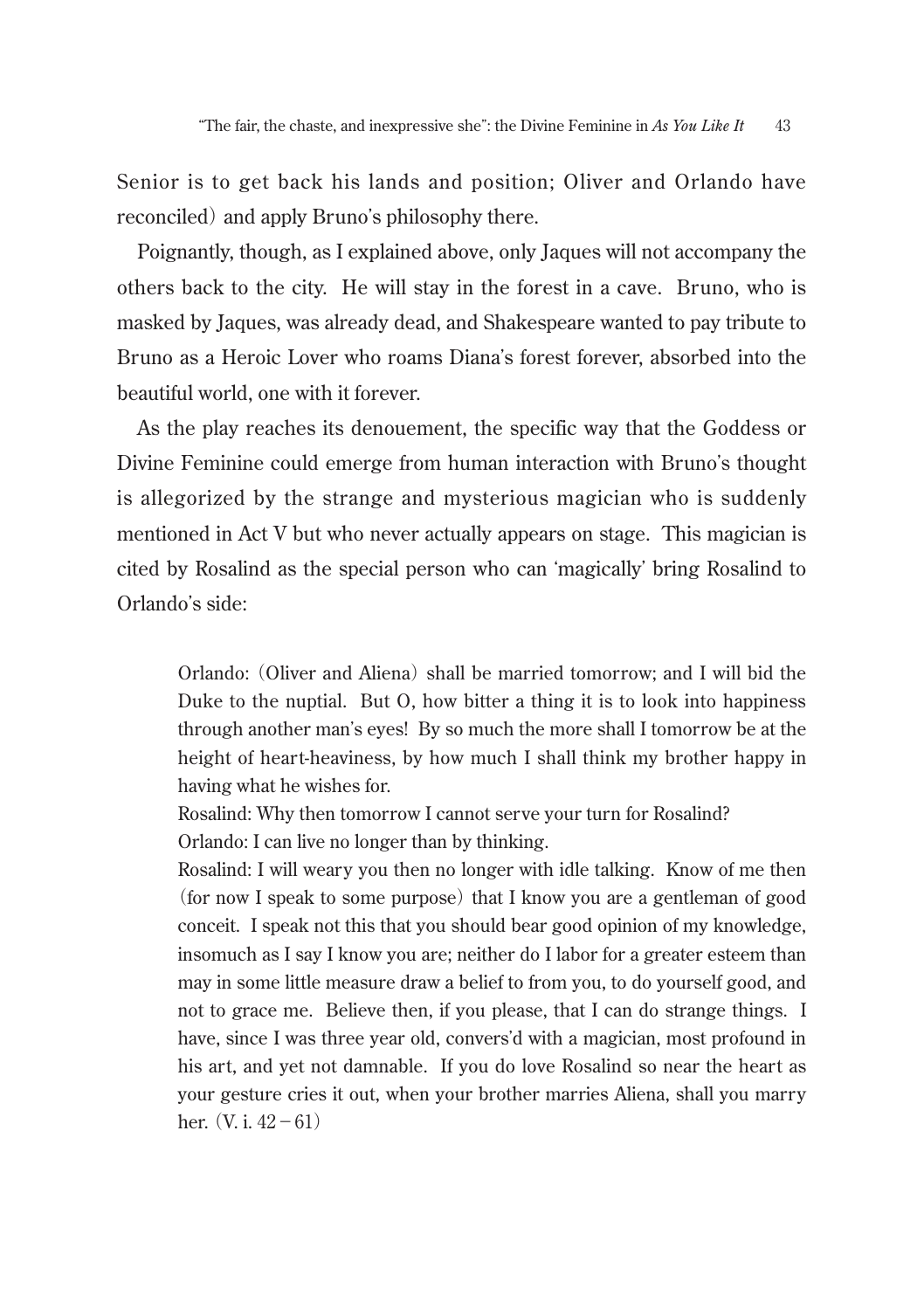The word "conceit" is a hint that this play is another allegory. (Like so many of Shakespeare's other plays, this allegory, as I have said, is about mankind, coal, the sun and humanity's need for the Feminine Divine. The word "gentle*man*" modifying Orlando also points to him being ʻman' in the hidden allegory). This hint is given together with the information that Rosalind "has convers'd with a magician". Yet, Rosalind does not concretely explain how this magician will help her. She merely leaves it as a suggestion or implication that he will.

Shortly after that, Orlando in turn tells Duke Senior about this magician:

My lord, the first time that ever I saw him [Rosalind / Ganymede], Methought he was a brother to your daughter. But, my good lord, this boy is forest-born, And hath been tutor'd in the rudiments Of many desperate studies by his uncle, Whom he reports to be a famous magician. Obscured in the circle of this forest.  $(V. iv. 28-34)$ 

Orlando adds that the magician is Rosalind's "uncle". The fact that this magician is Rosalind's uncle recalls Rosalind's words to Orlando when they met in the forest in Act III:

Orlando: Are you a native of this place?

Rosalind: As the cony that you see dwell where she is kindled.

Orlando: Your accent is something finer than you could purchase in so remov'd a dwelling.

Rosalind: I have been told so of many; but indeed an old religious uncle of mine taught me to speak, who was in his youth an inland man, one that knew courtship too well, for there he fell in love....  $(III. ii. 338 - 346)$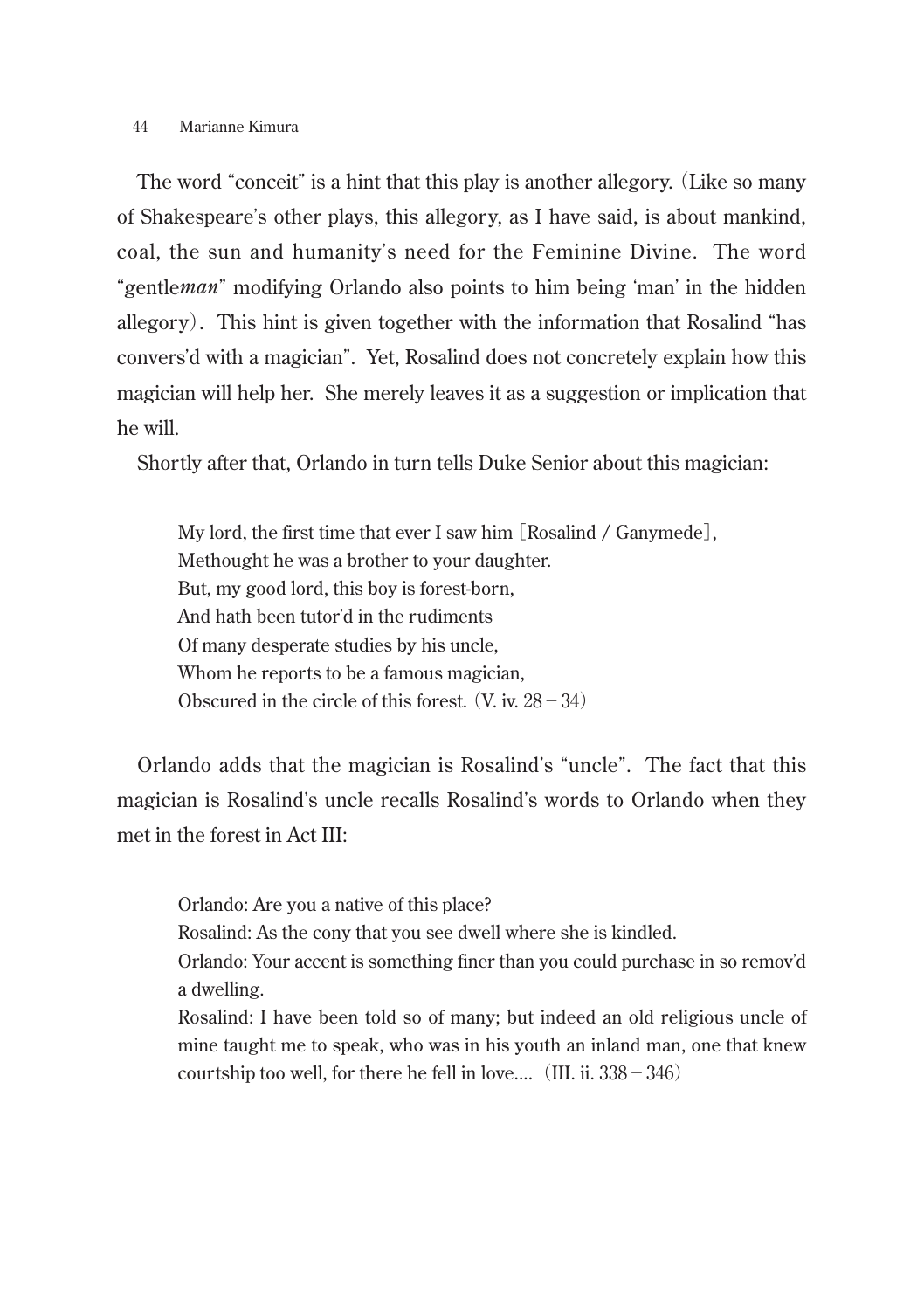Since the main words that are used to describe this mysterious character, so far, are "uncle", "magician", and "religious", with "uncle" used twice, it is likely that this figure is one and the same.

In Act V we get a final glimpse of this mysterious figure. An "old religious man" is said to have had some conversation with Duke Frederick (the ʻbad guy' who had usurped the title and position of Rosalind's father, Duke Senior, and threatened Rosalind with death) and through this conversation, Duke Frederick decides not to mount an armed attack against Duke Senior and instead he makes up his mind to become a religious hermit:

Duke Frederick, hearing how that every day Men of great worth resorted to this forest, Address'd a mighty power, which were on foot In his own conduct, purposely to take His brother here, and put him to the sword; And to the skirts of this wild wood he came; Where, meeting with an old religious man, After some question with him, was converted Both from his enterprise and from the world, His crown bequeathing to his banish'd brother.... (V. iv.  $154-63$ )

Who is this mysterious figure, though? We know that in the allegory underlying this play, this figure is an important source of wisdom because he teaches Rosalind to speak and teaches Rosalind "many desperate [dangerous] studies". One clue to the identity of the magician is found in the way that Rosalind associates him with love ("there he fell in love"): references to love like this may point to the Heroic Lover of *Gli Heroici Furori* and therefore, more specifically, to Giordano Bruno.

The connections linking the mysterious magician and Giordano Bruno become firmer still when we recall that Bruno wrote extensively about magic.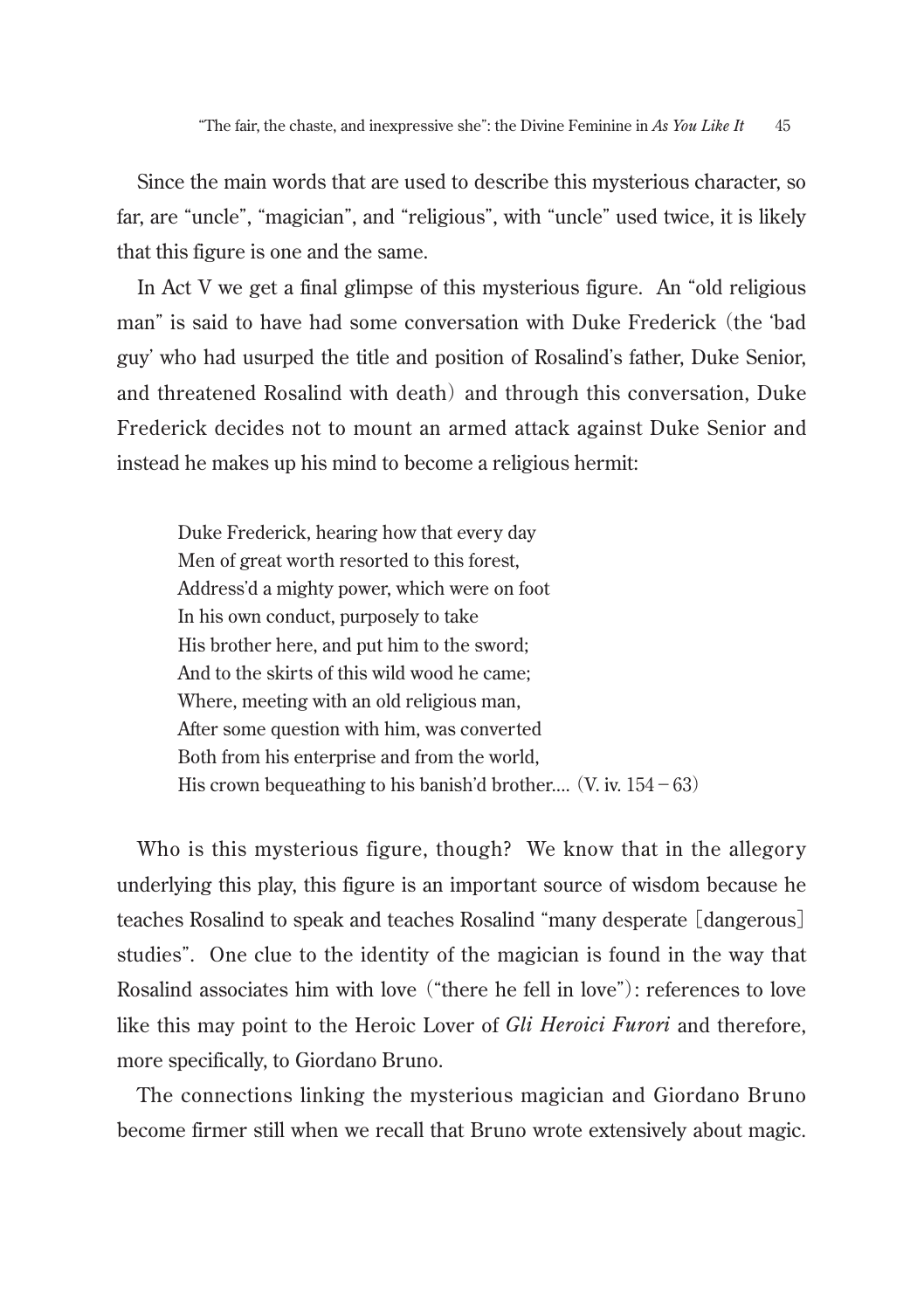Bruno's sort of magic is emphatically not superstition: "Leaving aside those principles of magic which play on the superstitious...", he writes in his work *On Magic*. (Bruno, *Essays On Magic*, 109) Bruno is instead mainly interested in explaining what he terms ʻnatural magic"'. By this, he does not mean what he says is "commonly called ʻnatural magic'', the manipulation of "active and passive powers, as occurs in chemistry, medicine and such fields"(Bruno, *EOM*, 105). Bruno's emphasis is rather on what he terms "ʻnatural magic' in the proper sense"(Bruno, *EOM*, 105), which he defines as "what happens as a result of powers of attraction and repulsion between things, for example, the pushes, motions and attractions due to magnets and such things, when all these actions are due not to active and passive qualities but rather to the spirit or soul existing in things"(Bruno, *EOM*, 105). Later, Bruno gives further specifics about how a magician of this "ʻnatural magic' in the proper sense" goes about his craft:

... a dog generates the same species of dog, and a human the same species of human.

From this, it is clear that the entire cause of the differences is due to an idea, which is generally present everywhere in nature, and which is later limited to this or that species, depending on whether one or other species resembles the idea more. As a result, any magician who wishes to carry out his work in accordance with nature must especially understand this ideal principle and how it applies specifically to species, numerically to numbers and individually to individuals. From this, he formulates an image and the proportions of the matter so formed, and with good reasons reinforces the result with the wisdom and power of his magic. (Bruno, *Essays On Magic*, 112)

From this passage, it is clear that a Brunian magician must have a deep understanding of the principle involved in the particular sort of natural magic that he or she practices. With similar emphasis on the human ability to use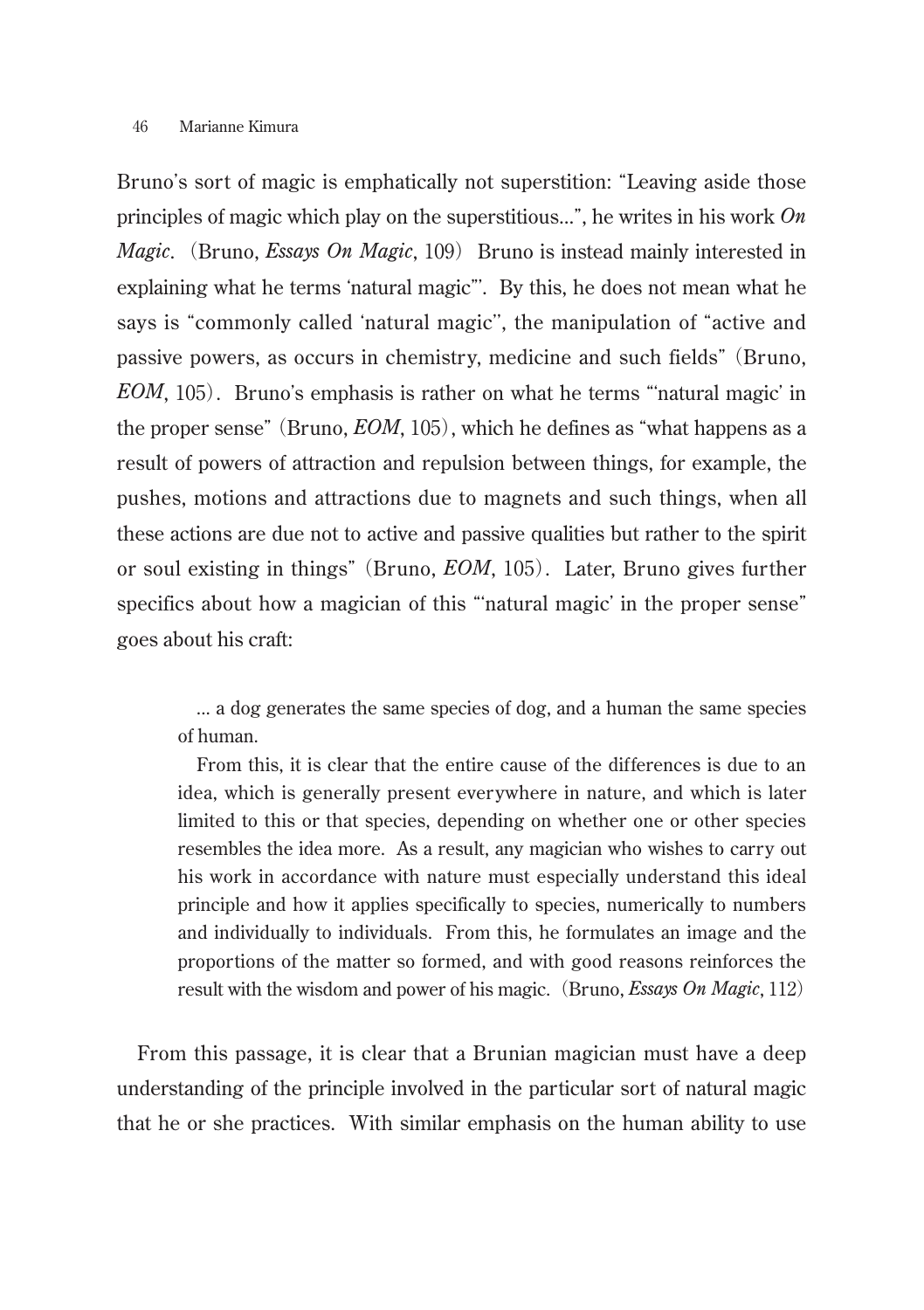imagination creatively to achieve working knowledge of mysterious processes, Bruno defends the pagan, nature-worshiping religion of the ancient Egyptians, who "had made sense of their world, using their ʻirrational' worship of animals and idols to eminently rational ends"(Rowland, 166):

The stupid, insensitive idolaters had no reason to laugh at the magic and divine religion of the Egyptians, who in every cause and effect, according to the principles appropriate to each, contemplated divinity, and knew how to obtain the benefits of Nature by means of the species that are in her womb: just as she gives fish from the sea and river, wild animals from the desert, metals from mines, so from certain parts, certain animals, certain beasts, certain plants, there are offered certain destinies, powers, fortunes, and impressions. Hence the divinity in the sea was called Neptune, in the sun, Apollo, in the earth, Ceres, in the desert, Diana, and so differently in the other species, all of which refer back to a god of gods and wellspring of ideas that exists above Nature. That god, being absolute, as nothing to do with us, but inasmuch as he is communicated through the effects of Nature and is more intimate to them than Nature herself, if he is not Nature per se, certainly he is the nature of Nature ... hence those who wanted to receive his help had to present themselves by the order of species, adjusting themselves to particular principles, just as whoever wants bread has to go to the baker.....". (Bruno, *Expulsion of the Triumphant Beast*, Dialogue 3, quoted in Rowland, 166)

Summarizing Bruno's methodology, Hilary Gatti describes the Brunian conception of magic as an emergent process of step-by-step thinking and imagination:

Magic, in this sense seems to be intimately related to the powers of the imagination. It creates, beyond the sphere of our will, and according to an intimate necessity of method, the infinite number of diads, or contraries, or differences, through which the mind attempts to rise, by elaborating a series of ever more elaborate syntheses, to an understanding of the ultimate unity of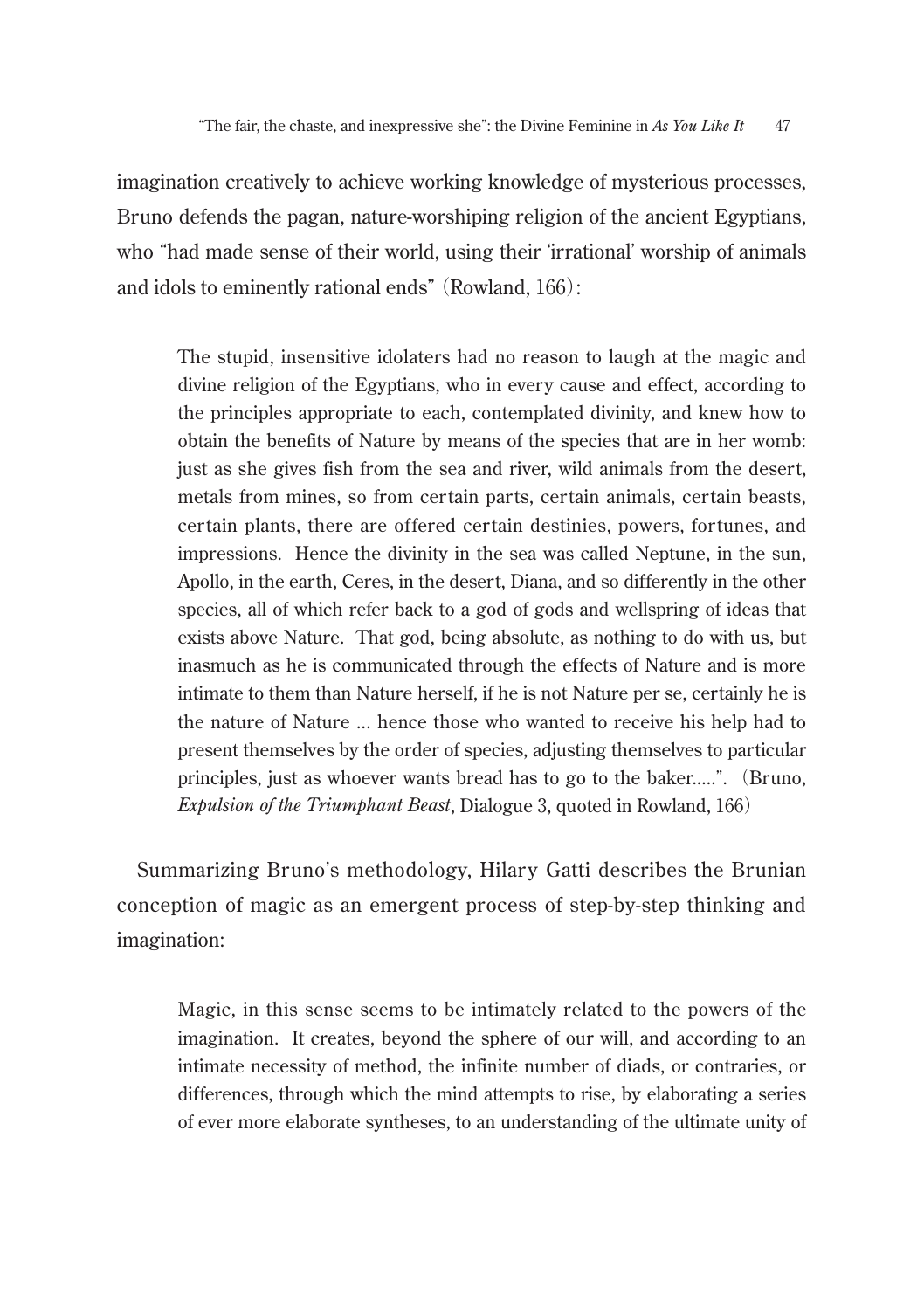the whole. (Gatti, *Essays on Giordano Bruno*, 288)

This kind of magic can even be seen, in a modern light, as a kind of spiritual process. As Kamata Toji writes, "Spirituality allows us to plumb the depths of thinking about ourselves and the totality of existence, by means of which we change in a fundamental way"(Kamata, 182).

The magician-religious-uncle in *As You Like It* is a reference to the Brunian magician who engages deeply with the world but in a hidden way ("obscured in the circle of this forest") and behind the scenes. Of course, this is Shakespeare himself, whose plays are about using the power of the human imagination to understand the power of the sun and nature and the ʻultimate unity of the whole', though this ultimate unity has been sadly forgotten and ignored in the rush to burn coal and later, oil.

The magician of course, is also Bruno, whose ideas were at the core of Shakespeare's work. Rosalind, as a goddess, connects these ideas of nature worship directly with Orlando (mankind) and this connection is symbolized by their marriage. But the magician (Shakespeare and Bruno) is needed to bring them together. When Rosalind mentions him in Act IV, the mysterious magician seems to be merely a practitioner of legerdemain or sleight of hand, since the audience knows Rosalind and Ganymede are one and the same. However, his craft, like Shakespeare's hidden solar allegories, is actually quite a bit deeper than that.

This religious magician hermit figure appears in many of Shakespeare's plays and always functions to bring mankind and the Goddess together. In *Twelfth Night*, Sir Topaz, the curate, marries Olivia (a goddess) and Sebastian (mankind). In *Much Ado About Nothing*, Friar Francis protects and shelters Hero (a goddess figure) so that her name can be cleared and then she can marry Claudius (mankind). In *The Merchant of Venice*, Stephano tells Lorenzo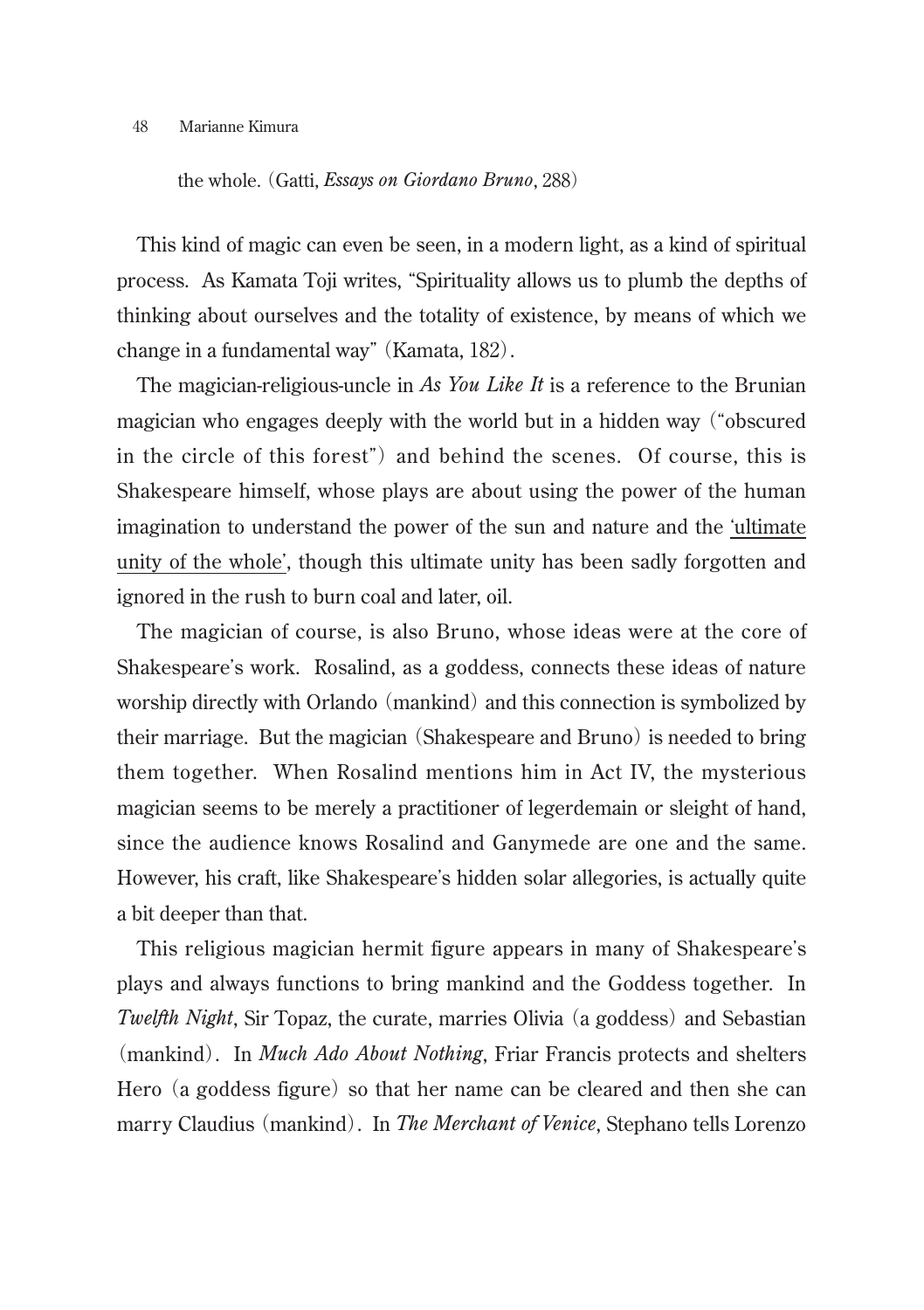and Jessica that Portia will soon arrive accompanied by a mysterious "holy hermit" who never appears again in the text:

Stephano is my name and I bring word My mistress will before the break of day Be here at Belmont: she doth stray about By holy crosses, where she kneels and prays For happy wedlock hours. Lorenzo: Who comes with her? Stephano: None but a hold hermit and her maid.  $(V, i. 39 - 45)$ 

Portia (a goddess figure) marries Bassanio (mankind).

Of course, the most active friar / religious hermit figures are probably Vincentio, in *Measure for Measure*, who brings together Mariana (a goddess figure) and Angelo (mankind); Friar Lawrence, in *Romeo and Juliet*, who tries but fails to bring Juliet (the sun and a goddess figure) and Romeo (mankind) together; and Prospero, in *The Tempest*, who brings together Miranda, the goddess, and Ferdinand (mankind). The pattern is pretty clear: Shakespeare was actively subverting the common notion of a single male god and proposing a sacred material earth: the Goddess. These days, where a new consciousness empowering women (seen, for example, in the #metoo movement) has emerged, it does seem that his idea, radical enough in his time to have been considered heretical had he not skillfully disguised it, was prescient indeed.